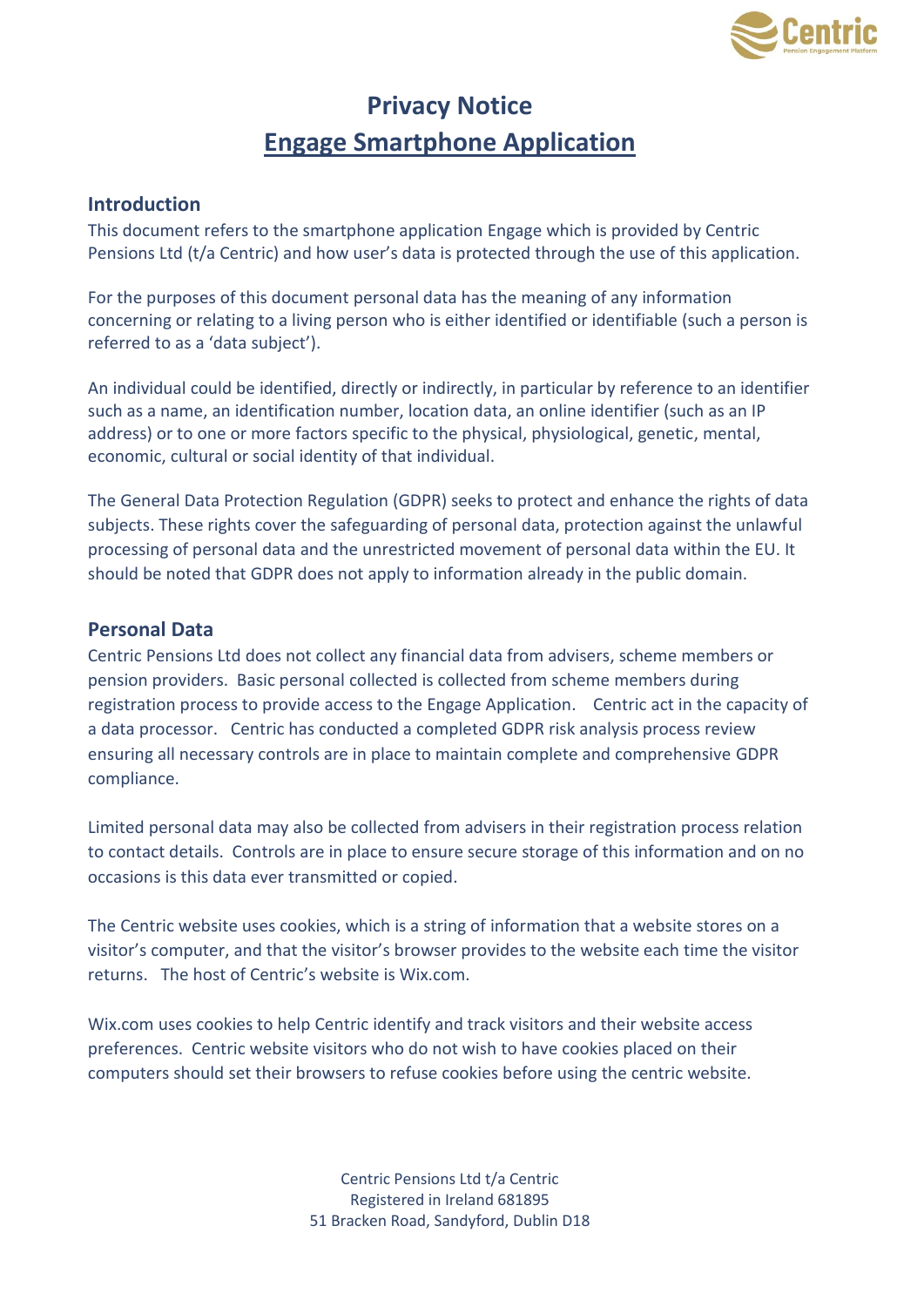Centric will only collect information needed so that it can provide you with the necessary credentials to access the website and in order to contact you about updates to the services we provide.

# **The followings sets out the basis for data collection under GDPR guidelines**

# **Legal basis for processing any personal data**

To provide Centric' service to members when they register. Members download the App, opting to register and agreeing to its terms provides the legal basis for collecting this information.

## **Legitimate interests pursued by Centric**

To promote the services offered by Centric and/or to market the services and/or products.

## **Consent**

In registering for the Engage Application members are consenting to the terms set out in this Privacy Notice and Terms of Use. For advisers, when registering with Centric you are agreeing to the terms set out in this Privacy Notice. You can withdraw consent at any time by emailing info@centric.ie or writing to us, see last section for full contact details.

# **Disclosure**

Centric does not pass any personal information to any party. Advisers with access to the Platform are the nominated advisers of specific schemes. Advisers will never have access to schemes to which they are not the appointed adviser.

Advisers have the facility to send push notification and upload documents within the Platform. This transmission is being send within the Centric portal and the advisers have no sight or access to personal contact details, only the content being transmitted.

# **Retention Policy**

Centric will process personal data during the duration of any contract and will continue to store only the personal data needed for five years after the contract has expired to meet any legal obligations. After five years any personal data not needed will be deleted.

# **Data storage**

Data is encrypted and held in a secure cloud-based web centre in France. The web centre is owned and operated by Amazon as a part of their AWS (Amazon Web Services), which maintain the highest storage security controls available. Centric does not store personal data locally on servers or any personal devices. No personal data is held outside the EEA.

> Centric Pensions Ltd t/a Centric Registered in Ireland 681895 51 Bracken Road, Sandyford, Dublin D18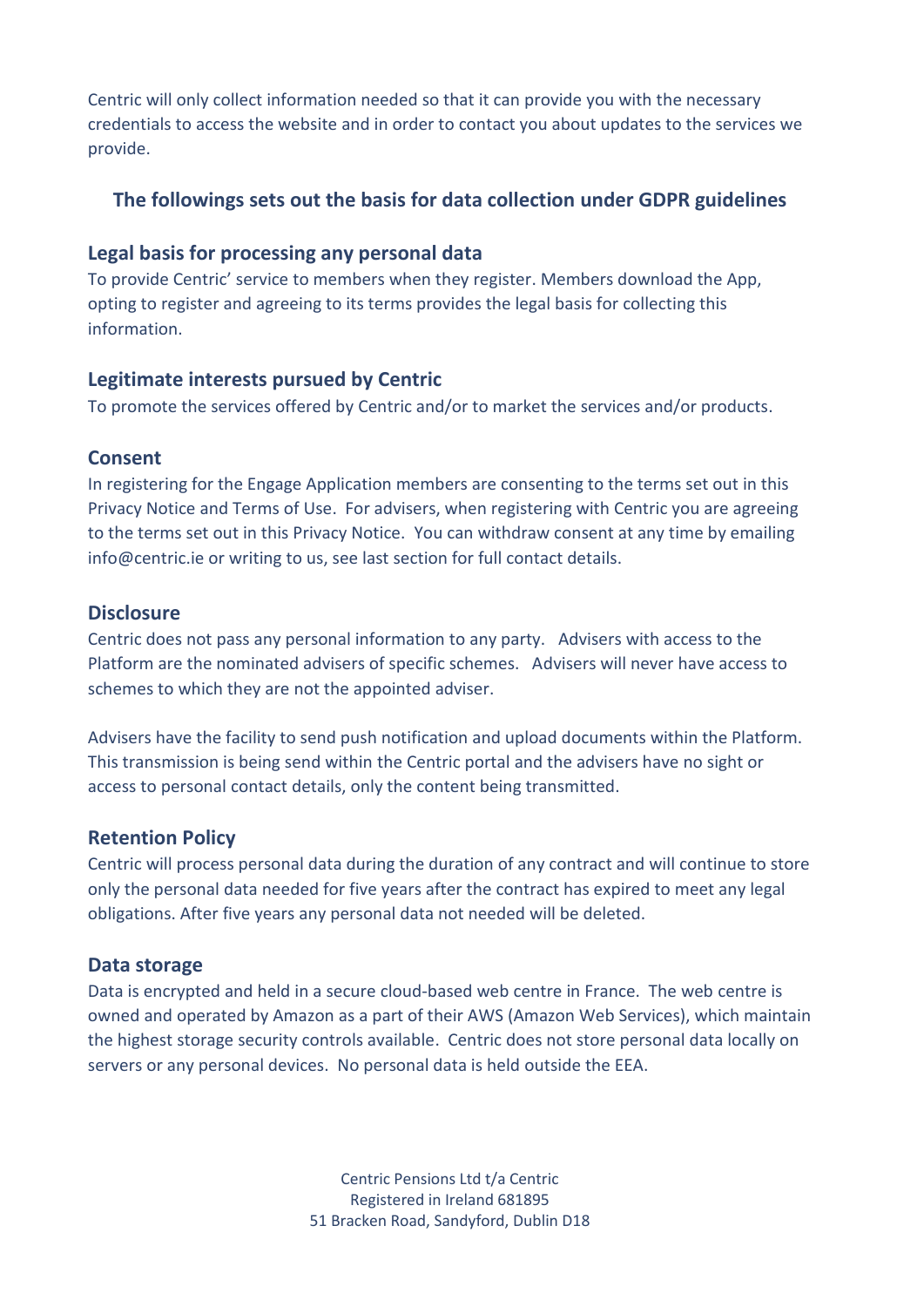## **Member rights as a data subject:**

At any point whilst Centric is in possession of or processing personal data, all data subjects have the following rights:

• Right of access – you have the right to request a copy of the information that we hold about you.

• Right of rectification – you have a right to correct data that we hold about you that that is inaccurate or incomplete.

• Right to be forgotten – in certain circumstances you can ask for the data we hold about you to be erased from our records.

• Right to restriction of processing – where certain conditions apply you have a right to restrict the processing.

• Right of portability – you have the right to have the data we hold about you transferred to another organisation.

• Right to object – you have the right to object to certain types of processing such as direct marketing.

• Right to object to automated processing, including profiling – you also have the right not to be subject to the legal effects of automated processing or profiling.

In the event that Centric refuses your request under rights of access, we will provide you with a reason as to why, which you have the right to legally challenge. Centric at your request can confirm what information it holds about you and how it is processed.

#### **You can request the following information:**

- 1. Identity and the contact details of the person or organisation Centric that has determined how and why to process your data.
- 2. Contact details of the data protection officer, where applicable.
- 3. The purpose of the processing as well as the legal basis for processing.
- 4. The categories of personal data collected, stored and processed.
- 5. Recipient(s) or categories of recipients that the data is/will be disclosed to.
- 6. How long the data will be stored.

Centric Pensions Ltd t/a Centric Registered in Ireland 681895 51 Bracken Road, Sandyford, Dublin D18